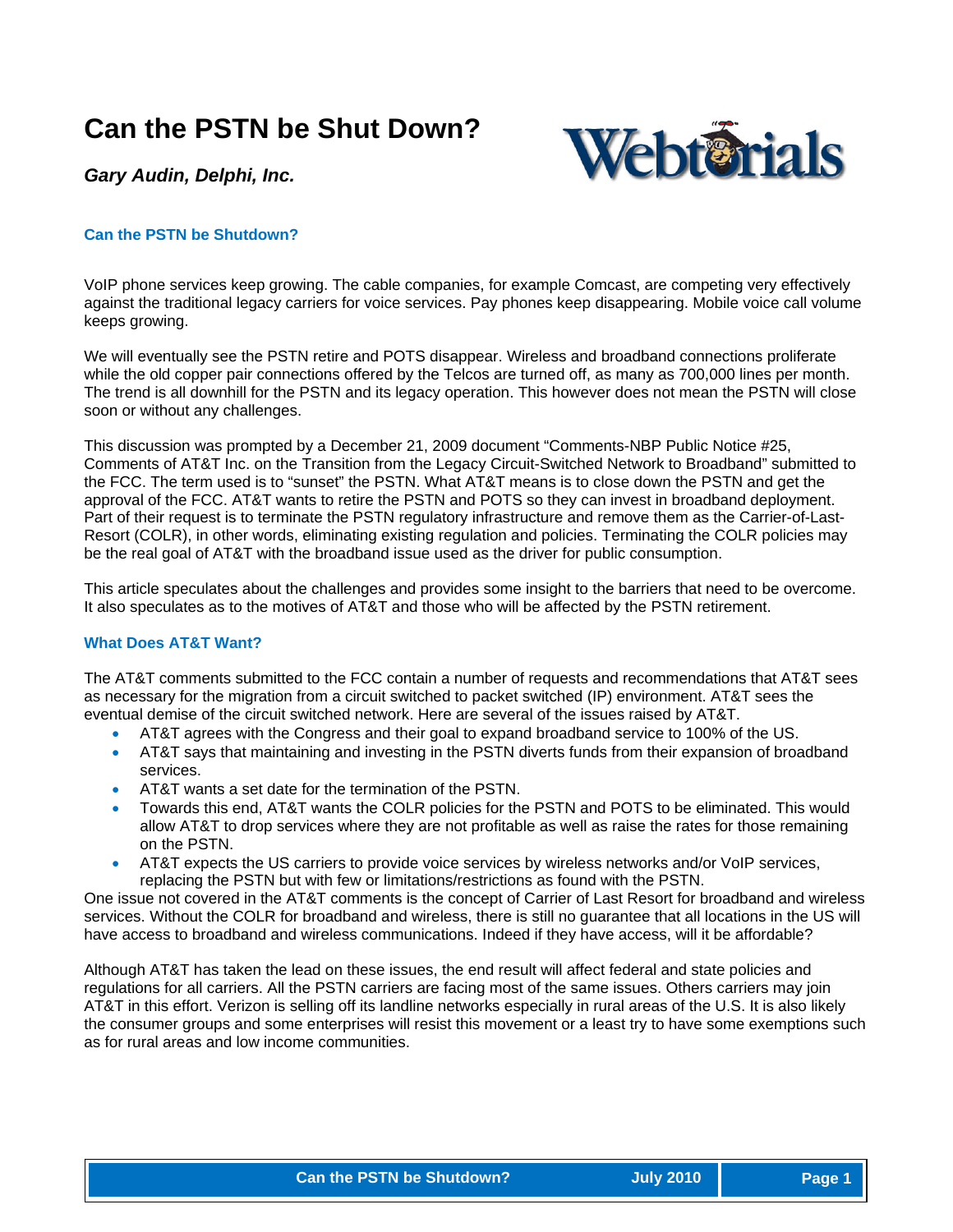## **What are the PSTN and POTS?**

These are the most important questions because the definition of the Public Switched Telephone Network (PSTN) and Plain Old Telephone Service (POTS) will bound the results for their elimination. If we look at the components of the PSTN, there are many:

- C5 and C4 circuit switches
- Trunks connecting the switches
- Local loop access lines, the copper pairs
- Network operations centers
- The buildings that house the switches and terminate the trunks and loops
- Cable rights-of-way
- The legacy support staff

POTS is the circuit switched service that is implemented by the PSTN. The service is designed and billed with voice, not data, communications as the primary service. We all know that we can get modem transmission over the PSTN, but that is of secondary importance and is continually decreasing in favor of broadband transmission.

AT&T does not provide information about what components are to be retired in their document. Verizon, Qwest and many smaller carriers make up the PSTN, so the discussion must include them as well. There will be a range of comments on the value and disposal of the PSTN components in the comments expected to be delivered to the FCC.

#### **What is a Carrier of Last Resort (COLR)?**

Historically, the US has committed to ensure that all citizens have access to a local wireline telephone exchange for POTS. States have helped achieve this commitment by enacting their COLR policies. The policies can be enacted by state legislatures and/or state commissions. The COLR policies impose a financial burden on the Incumbent Local Exchange Carriers (ILEC). The result of these COLR policies is the delivery of a network that provides nearly all residents the opportunity to subscribe to a reliable and high quality wired voice service without any discriminatory terms. The federal and state regulators assigned to the COLRs carrier to carrier responsibilities that produced a fully interconnected network so that any caller could connect to any other caller.

As the COLR, AT&T has to provide the PSTN services in its coverage areas. A COLR is any telecommunications carrier that has to provide service to any party that has the ability to pay. The term is codified in the Federal Communications ACT of 1996, 47 U.S.C. 214 (e). A paper published by the National Regulatory Research Institute (NRRI), "Carriers of Last Resort, Updating a Traditional Doctrine" can be found at [http://www.nrri.org/pubs/telecommunications/COLR\\_july09-10.pdf](http://www.nrri.org/pubs/telecommunications/COLR_july09-10.pdf). The NRRI argues for the continuation of COLR policies. The NRRI paper also notes that with technological and market changes that the COLR policies in most states have not kept up and need modification. An AT&T PowerPoint presentation from 2008 on this subject "Confronting Tough Questions About Carriers of Last Resort" can be found at [http://www.narucmeetings.org/Presentations/Confronting%20Tough%20Questions%20About%20Carriers%20of%](http://www.narucmeetings.org/Presentations/Confronting%20Tough%20Questions%20About%20Carriers%20of%20Last%20Resort.ppt%23280,7,Current%20State%20Developments) [20Last%20Resort.ppt#280,7,Current State Developments.](http://www.narucmeetings.org/Presentations/Confronting%20Tough%20Questions%20About%20Carriers%20of%20Last%20Resort.ppt%23280,7,Current%20State%20Developments)

COLRs do not necessarily make a profit when providing telephone network access. This is compensated by allowing a monopoly franchise within the state. The state commission sets the rates so that a reasonable return on investment was achieved for the COLR. The states also have the jurisdiction to allow or prevent a COLR from abandoning the franchise or selling the network investment to another carrier.

The rate designs were created to allow large financial contributions to the common costs for certain classes of customer; businesses paid more than residents for the same service. The federal policies, from the Communications Act of 1996, authorized the FCC to pay universal service support (Universal Service Fund) to multiple carriers including non-COLRs. The universal service support was designed to provide additional revenue for the COLR so that it could provide POTS.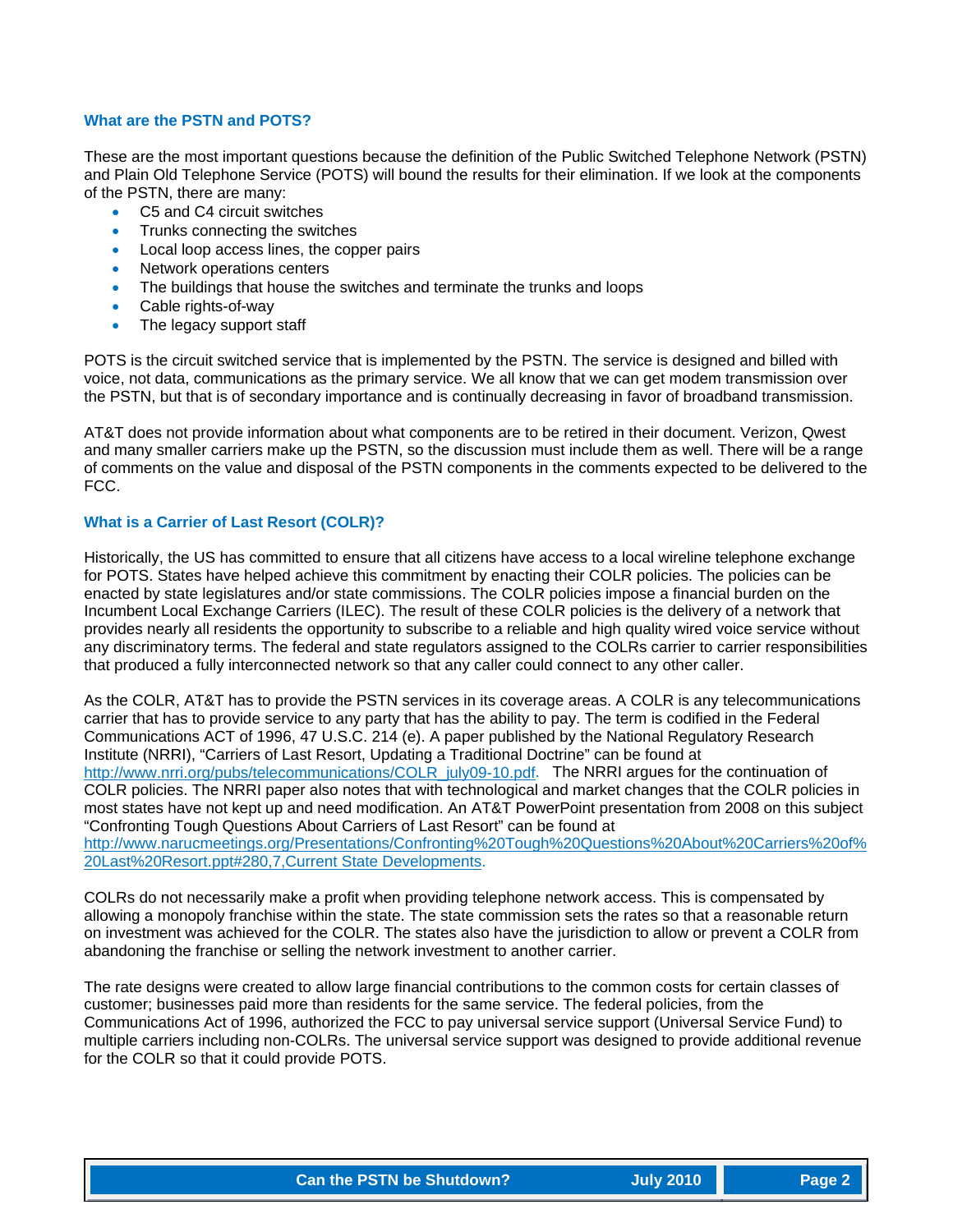If there is no COLR, should there be a Universal Service Fund (USF)? The USF is primarily used to support the COLR where the delivery of voice service is not profitable. The USF is also used to improve Internet access and educational communications. Will there then be a USF charges for wireless and broadband services? Without the USF, most wireline bills will decrease by over 12%, a savings - but a loss for those supported by the USF. Should there be a USF to extend broadband and wireless access? I don't have a conclusion but I think the USF question has to be answered in concert with the closure of the PSTN and the change or termination of the COLR policies.

#### **What is Broadband?**

The FCC definition of broadband can found at "What's Broadband" [http://www.fcc.gov/cgb/broadband.html.](http://www.fcc.gov/cgb/broadband.html) Today, broadband is any Internet service that has a speed of at least 200kbps in one direction. This definition may however be changed in the future. The FCC has asked for comments on this definition. Many of the initial comments recommend raising the defined minimum broadband speed to at least 768kbps.

There are many in the industry that believe that even 768kbps is too low a speed to define broadband because most of the experiences with video, music and picture files really need higher speed access. If the broadband speed definition is raised to 768kbps, then 2G wirelesses is too slow and many 3G connections would probably not meet the broadband definition. So if AT&T is pushing broadband as the alternative to the PSTN, then the AT&T wireless networks could be too slow. Verizon and Sprint would be in the same condition if the minimum broadband speed is raised.

#### **What Will be Retired or Not?**

None of what is in this section is a fact, but opinion based on what I think the business as well technical issues that will arise. I am sure there will be a large number of commenting organizations, some for the PSTN closure, many against it and a few agreeing with AT&T with caveats.

- C5 and C4 circuit switches These switches have been capitalized with write off periods that can be as long as 20 years. Their retirement can coincide with their capital completion dates. However, some may be extended until replacement technologies can be installed. These legacy switches can be replaced by softswitches supporting IP traffic of multiple media including voice transmissions. Since most of the world is also moving to IP based services, it is unlikely there will a secondary market for these switches. Therefore the switches may have no after market value.
- Trunks connecting the switches These are digital and independent of the media carried, voice, video, data… They are mostly fiber optic, not microwave, copper or coaxial cable. The fiber trunks do not need to change however the terminating equipment will need to be changed to eliminate the legacy methods (multiplexers) for bandwidth allocation from a channel based allocation. As with the switches, there will probably be little market for the terminating equipment.
- Local loop access lines, the copper pairs The question here is who would want the copper pairs if they are replaced with fiber to the home or coaxial cable. My recent experience with a DSL failure demonstrated that my local carrier does not want to continue to maintain the copper pairs or to install new copper pairs. Will the copper be abandoned, probably not? Will it be removed for resale as copper metal to recyclers, possibly? If the copper pairs are abandoned, does that mean I will no longer have DSL service? An open question.
- Network Operations Centers (NOC) These centers already support IP services. The portion dedicated to the PSTN will be retired. The NOC legacy equipment will probably not have much resale value.
- The buildings that house the switches and terminate the trunks and loops The buildings can be reused for broadband services or sold on the market as regular real estate.
- The rights-of-way now owned by the PSTN carriers would be kept for the support of fiber transmission. There is too much value in the rights-of-way to abandon them. The copper cables may however be abandoned in favor of fiber connections. Some rights-of-way may be abandoned in areas that the AT&T and other ILECs wish to exit if the COLR policies are rescinded.
- The legacy support staff This staff is aging and retiring anyway. Some may be retrained for IP based services, but they may be too expensive to continue as support staff. It is most likely that the carriers will not replace the retiring staff and may accelerate their retirement to reduce costs. My concern is that as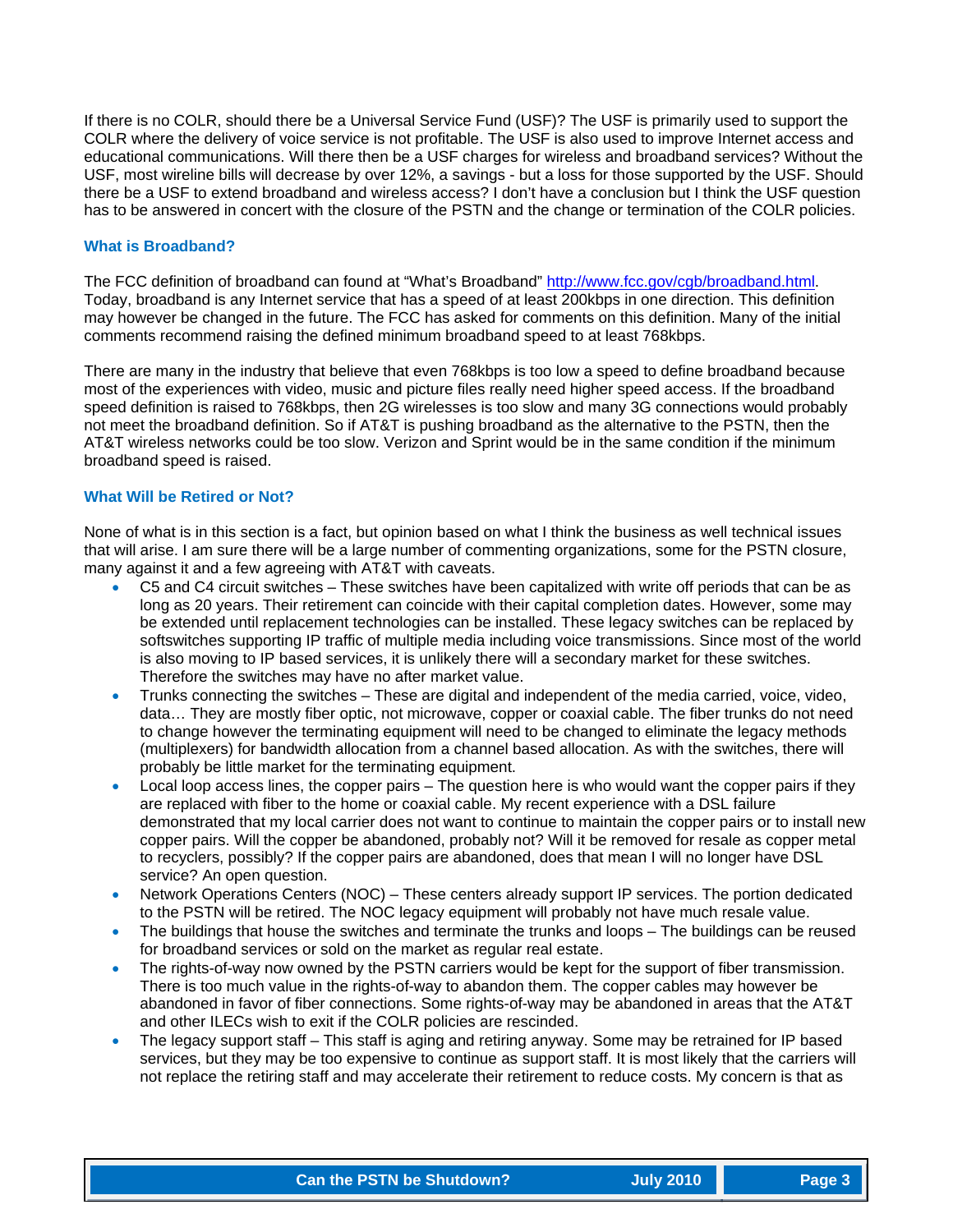the legacy experienced staff disappears, then those remaining legacy services that have not been retired will experience every decreasing quality and service support.

#### **What's the Value of the PSTN?**

The PSTN, with all of the carriers included has been and continues to be a huge investment. It also costs a great deal to maintain. AT&T sees the continued abandonment of customers from the wired PSTN and wired POTS. There is a cost to maintaining the infrastructure that is basically independent of the size of the customer base. This fixed cost, when covered by fewer customers, means less profit for AT&T or AT&T has to raise their rates. The latter is generally not acceptable to the PUCs. The costs of wireless services also compete with the wired network services. The restrictions on wired services charges will eventually make wired services and POTS unprofitable.

Before the announcement by AT&T, the PSTN infrastructure was worth billions. As an investor, I would perceive the announcement by AT&T as reducing the value of that infrastructure. This will make it harder for AT&T or any other carrier to sell the assets. The market value has already decreased even though there is still revenue and profit to be made offering POTS. I think the announcement will make it harder to sell off these assets or their may be a fire sale.

The impact on smaller ILECs and CLECs is worth considering. The smaller ILECs and CLECs will be pushed faster to offer broadband and VoIP services. They will also be approached to acquire the assets of the large ILECs like AT&T. Verizon is already well down this path. The issues here are:

- 1. Can the smaller ILECs absorb the debt required for the acquisition?
- 2. Will the PUC/PSC approve the acquisition?
- 3. Will the handover to the ILEC be successful with little or no customer impact?
- 4. Will the customers remain loyal to the new provider or abandon the services for other providers.

Who else may attempt to buy the PSTN assets is an open question. In the past, the federal government has resisted foreign acquisition of the assets of carriers. Therefore it is very likely that only domestic companies will be asset acquisition candidates. Limiting the possible acquiring companies will further decrease the value of the assets because there will less competition.

The stock value of the PSTN carriers may go up with the sale of the PSTN assets and the elimination of the burden to maintain the PSTN. If however, the PSTN carriers have difficulty selling the assets or if the FCC and PUCs resist the sale, then the stock value of AT&T and other will decrease. If AT&T continues to hold the PSTN assets, then it may be harder for AT&T and others to acquire capital for expanding their other more profitable broadband and wireless operations.

#### **National Security**

Federal, state and local governments depend on the PSTN. The Department of Defense (DoD) and the Department of Homeland Security (DHS) will be very interested in any degradation, loss of coverage or closure of PSTN services. Since the PSTN has been and continues to be part of the plans of these agencies, I expect they will have to evaluate the ramifications posed by the PSTN closure. I also expect that there will be long drawn out process of evaluation before any decisions are made.

The replacement of the PSTN with broadband access will affect many of the DoD and DHS systems as well as the government communications contracts that are in place. These contracts assume there is a PSTN. Can the government agencies cancel the contracts in favor of the broadband solution? At what cost? How will the migration occur? What about the networks used by these agencies that are beyond the US border? Will there have to be two distinctly different networks, broadband in the US and international PSTN for the rest of the world? These are complicated issues that will make to closure of the PSTN for these agencies a primary problem that most do not want to face soon.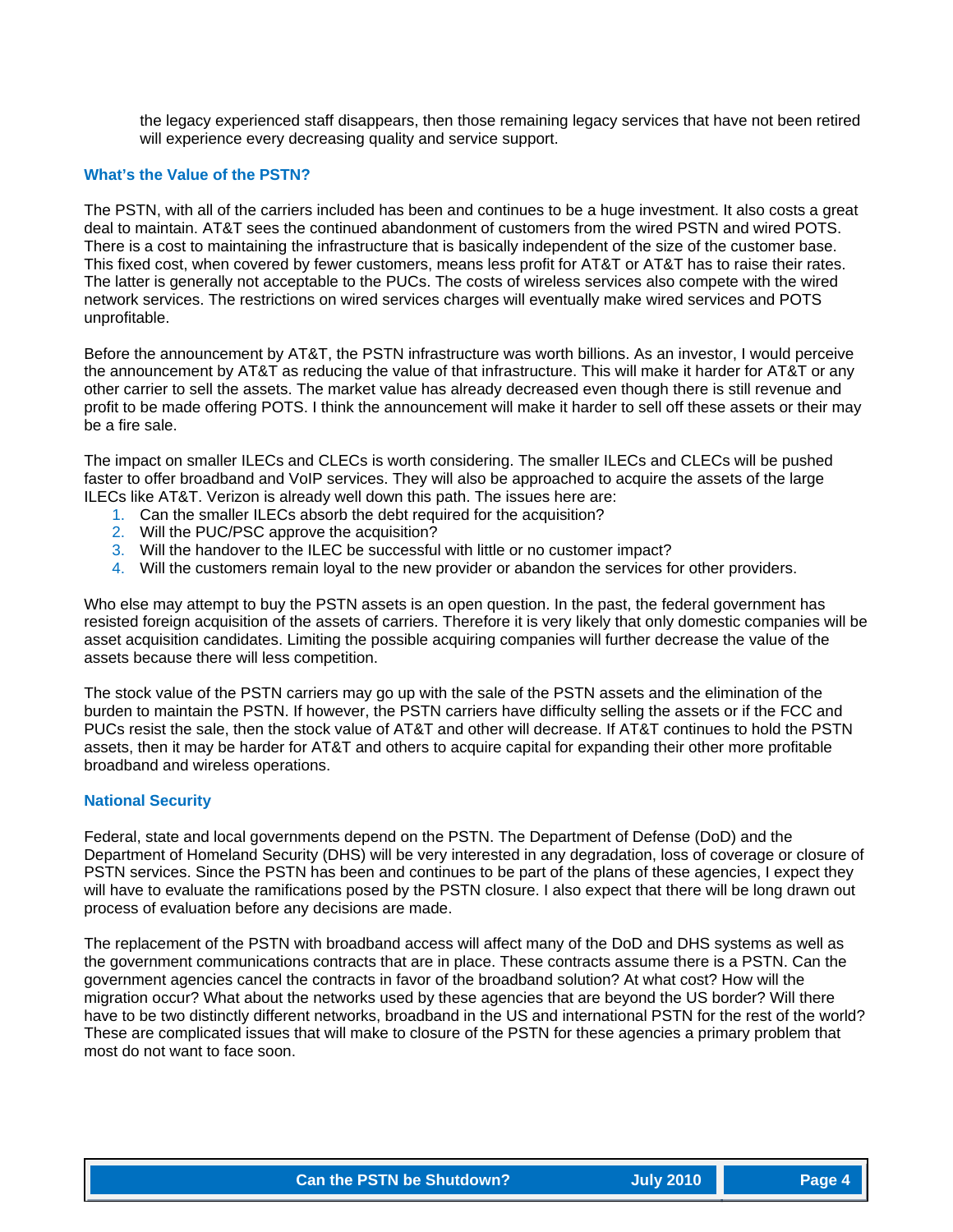#### **Wireless Networks and the PSTN**

The multiple wireless networks in the US provide varying service in many geographic locations but they are not ubiquitous. There are many locations that are not served. Some areas where there is low revenue are still working over 1G technology. Look at the Verizon and AT&T maps you have seen in television adds about the national 3G coverage. AT&T has considerable empty space. Even though Verizon's coverage is broader, there are still many empty spaces on their map. There is no COLR for wireless, therefore there is no guarantee that all locations in the US will be served. Without a COLR for wireless, the wireless carriers will not serve those customers that produce low revenue or the wireless carriers will have to charge premium rates to serve these customers.

If AT&T is including wireless networks in their broadband coverage, then if the definition of broadband speed is increased to 768kbps as some suggest, most of the time the 2G, 2.5G and sometimes the 3G services cannot be considered to be broadband. These services can all carry voice calls successfully in their territories. VoIP over wireless can operate without taxing the bandwidth of the wireless networks. Voice call quality over wireless VoIP can be a problem because of the long latency of wireless, 150ms to 200ms and the increased packet loss. Latency will be reduced as the wireless carriers move to 4G and LTE technologies. The packet loss will still be a problem. Therefore it is unlikely that wireless VoIP will dominate and cause the wireline voice services to be terminated.

Independent of which method is used for wireless voice communications, wireless voice or VoIP, the wireless carriers depend heavily on the PSTN for interconnection. I asked Mike Finneran, a NoJitter blogger who focuses on wireless technologies and issues, about the use of the PSTN for wireless interconnection. He said "The wireless carriers depend on the PSTN as much as the VoIP providers do. Their peering connections are virtually all through the PSTN- they don't talk to each other much less provide direct trunking- and why would they? With regard to the overall network, I can't remember seeing a statistic that identifies the percentage or wireless calls to/from wired lines, but I'm guessing it's in the 50% range. Wireless as a carrier of last resort? That's like buying Tequila shots for the designated driver!!!"

Mike also pointed out that the power backup for cell sites is for hours, not days. When a cell tower losses power, the carrier can drive a mobile backup generator to that site. But if many sites lose power as in Katrina, the carriers do not have enough backup generators for a large number of power failed sites. The wireless carrier's MSC does have backup generators, but these may be useless if the towers' power fails. Will the wireless carriers invest in improving their power backup to match that of the PSTN? Only if required. Think about 911 calls if there is not PSTN and the cell towers lose power.

What if the PSTN no longer exists? The wireless carriers would have to develop a interconnect solution or peering arrangements such as operate in the Internet and/or create a backbone network for interconnection, an investment in either case. To cover the increased traffic, wireless carriers can add more towers with smaller cell footprints to handle the increased traffic. So closing the PSTN will have an economic impact on the wireless carriers and not all the freed up funds (by closing the PSTN) will be available for broadband investment.

Assume that the wired voice traffic mostly migrates to the wireless world. Will the wireless carriers have the capacity to handle the increased voice traffic? I don't know. Some of the savings accrued from closing the PSTN may be diverted to expanding the wireless infrastructure, for example adding more cell towers, and not to the expansion of broadband services.

#### **The State PSCs and PUCs**

The FCC has jurisdiction over interstate PSTN services and carriers. Each of the 50 states has a Public Utilities Commission (PUC) or Public Services Commission (PSC) that regulates their state's public utilities. PUC and PSC are often used interchangeably. For telecommunications, the PUCs regulate incumbent local exchange carriers (ILECs) such as AT&T and Verizon. They also certify competitive local exchange carriers (CLECs) and register inter-exchange carriers (IXCs) also AT&T and Verizon. The PUCs issue and enforce rules relative to telecommunications competition, oversee emergency services (911, E911), administer the universal service fund (USF), and monitor service quality. Cable services are also covered by the PUCs. Every state has urban and suburban areas that have broadband access and PSTN services. Rural areas may have little or no broadband or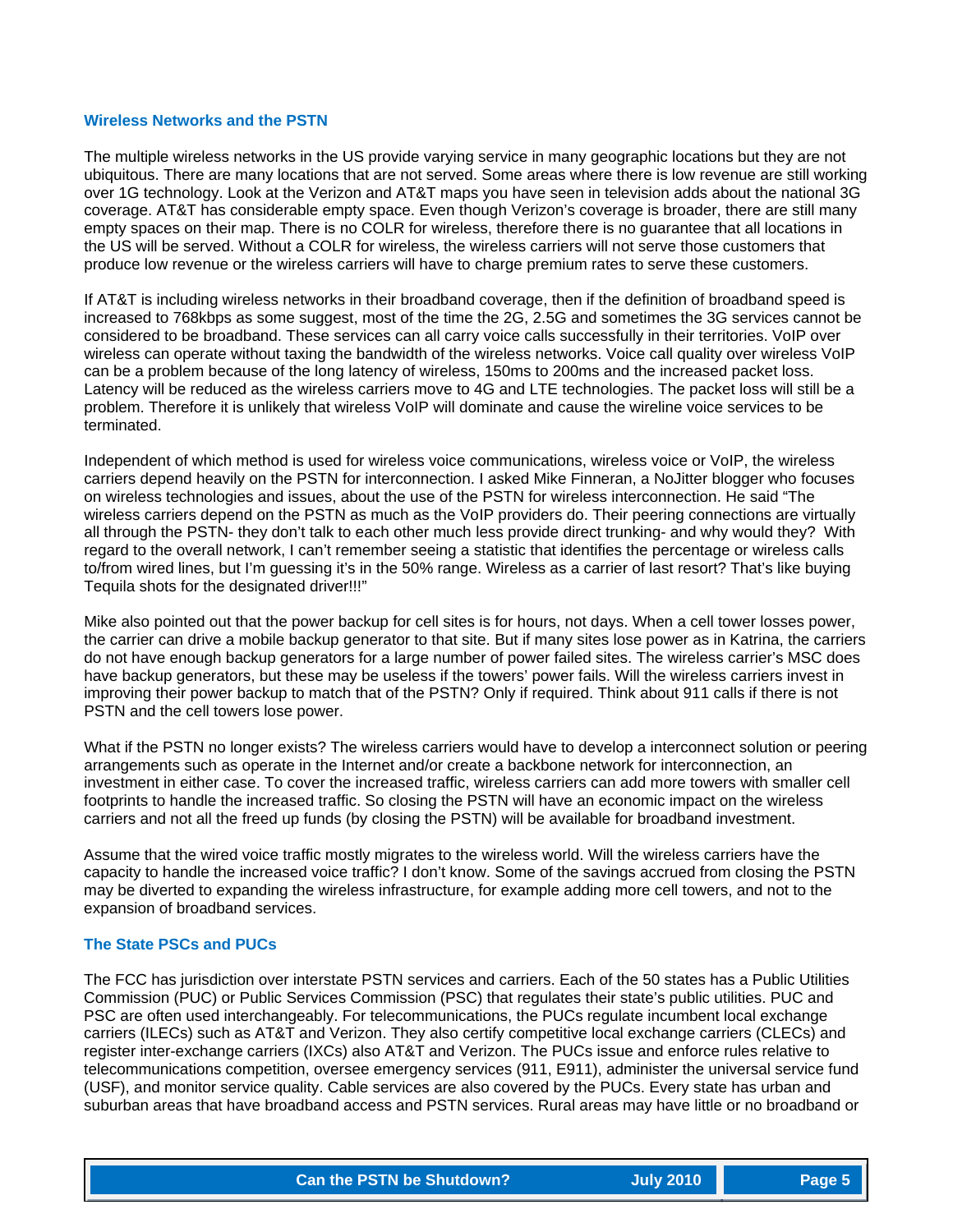wireless services. In this latter case, the Universal Service Fund helps offset the cost of PSTN support for the ILECs.

The PUCs have the regulatory authority to allow or bar carriers from offering service within their state. If we assume that AT&T and other carriers decided to sell their infrastructure and service offerings to another carrier, then the PUC has the right to review and approve or disallow such a sale. Verizon sold its local infrastructure, with PUC approval, to Fairpoint in Maine, New Hampshire and Vermont. This has not worked well. A similar sale of Verizon infrastructure to Frontier in West Virginia has encountered resistance because of the Fairpoint failure to successfully integrate the Verizon infrastructure in New England. So the PUC could stop AT&T from selling its local assets if the PUC deemed such a sale would not benefit the states citizens, local governments, educational institutions and businesses.

States sometimes take on issues that the federal government can not seem to resolve. Several states attorney generals have cooperated to address issues not resolved by the federal government. These joint state actions have included anti-trust cases and the tobacco industry. Is quite possible that if the FCC and Congress cannot deal with the retiring of the PSTN, then states may take on the issue and resolve it themselves. So AT&T cannot depend on the FCC alone to work the issue of the PSTN closure.

#### **The Capitalization Cycle**

The ILECS have been writing off the investment in the PSTN infrastructure. The write off is taken over a long period of time to keep the POTS rates low. The write off period can be as long as 20 years. Assuming that the investment in the PSTN components did not all occur in the same year, then the PSTN components will reach their retirement date at different times This means that the PSTN components will be financially maturing over years, not simultaneously.

Until the PSTN components mature and finish their capitalization they will have value on the AT&T books. If AT&T can sell the components for their booked value, there will be no loss. However, would you buy these components at that value if you thought that they were worth less than the booked value? Not likely. Therefore AT&T can look forward to absorbing some financial losses in the sale of the PSTN components. The acquiring carriers would benefit by gaining the PSTN components at a discount. The resulting financial losses for AT&T could have negative impact on their investment in broadband service expansion.

Another factor in capitalization is the rapid development and turnover of the IP/packet technologies. The write off periods will be far shorter, possibly five years. The shorter the write off period, the higher the rates paid by subscribers. Even if the basic rates are affordable, the service providers will work on methods to differentiate their services so they can charge add-on fees.

Software is becoming the majority expense, not the hardware. Software is commonly expensed in the year of purchase or license acquisition. Multi-year software subscription fees are paid in the first year of deployment. The software write off may not be absorbable in one year; therefore the addition of new IP supporting components will be spread over several years. That means that the PSTN will have to be retired in phases even if the regulators agree to a PSTN termination date.

#### **What About DSL?**

DSL services over the copper local loop; will they continue after the sell off of the PSTN? DSL is part of the broadband support. The copper local loops, as part of the PSTN, need to remain in service and be maintained to support DSL. A recent experience with a DSL problem puts the future of DSL in question. I needed a new copper pair for connection to the C.O. because of the degradation of the existing DSL copper pair. The repair person that it was OK for now to assign another pair but there were no plans to add, fix or improve my local copper pairs. No new copper cable installation was expected because Verizon is promoting FiOS and retiring the copper pairs.

The move to FiOS means that there will be more unused copper pairs because of the migration to FiOS. However, the local copper cable is aging. As pairs become unusable for DSL service, then I will be encouraged to move to FiOS by raising my DSL rates, or canceling my DSL service with a FiOS promotional offer or terminating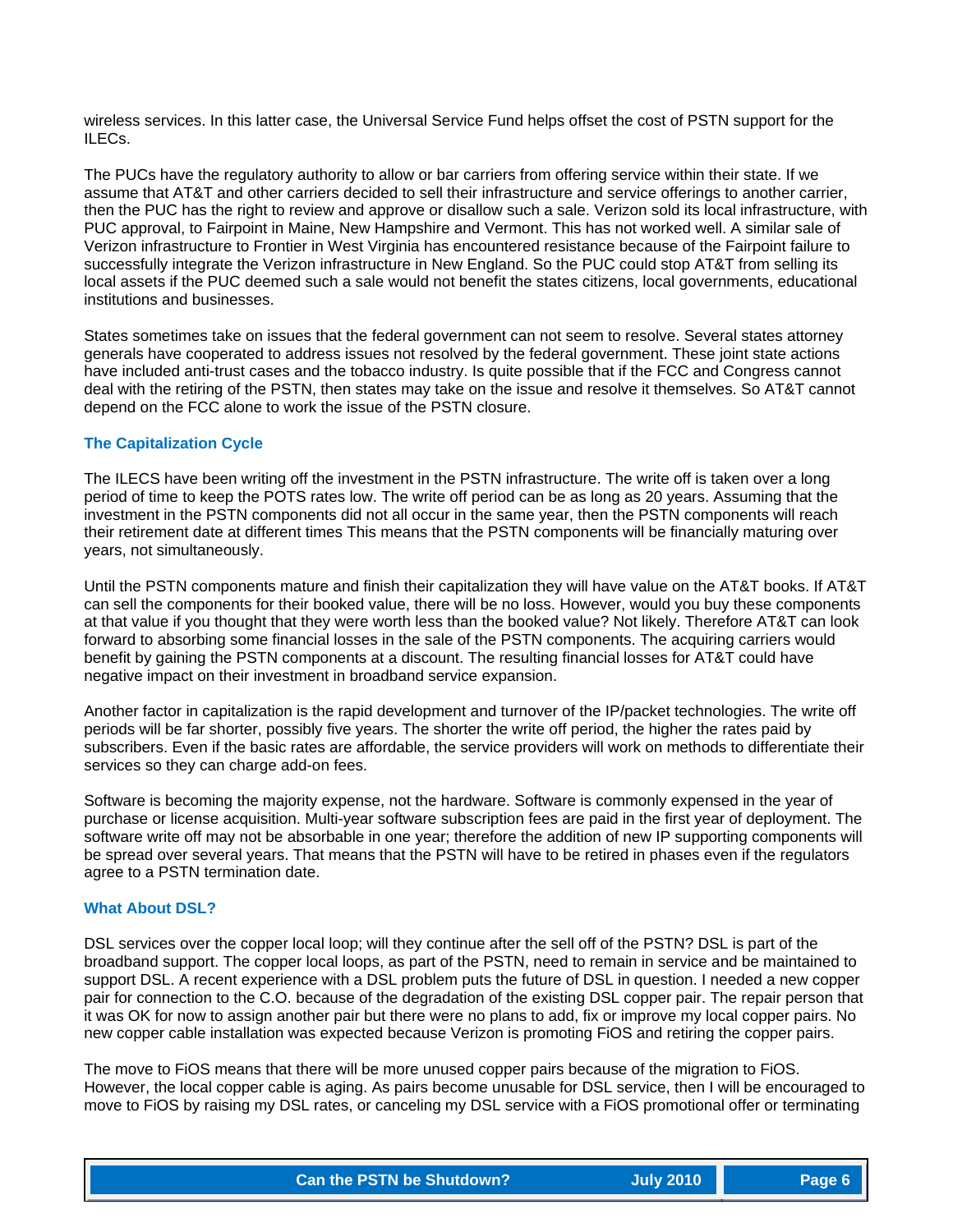my DSL service when no more usable copper pairs are available. What will happen to DSL services when the ILECS sell off or close down the PSTN. Will DSL be like the PSTN, headed for extinction?

#### **Alarm and Security Systems**

Traditionally alarm and security have depended on the copper wire connection to the customer to be the only choice. Technology has advanced so that IP and wireless connections can be used for monitoring remote alarm and security systems. But this transition has occurred for mostly new installations or those who have opted for cable access for voice communications.

Moving to an all broadband environment that eliminates the copper loops will force both the customer and alarm/security companies to incur costs for the transition. Since there alarm/security services will not be shut down, either the alarm/security company will raise rates or require long term contracts to recoup the addition cost to migrate to broadband access.

# **Interface with Smaller Telcos**

The smaller independent Telcos and ILECs may not want to pursue the PSTN closure on the same schedule as that of AT&T. Although these Telcos can see the eventual migration to a broadband structure, they may not have the capital for the change or the customer base may not want the change or the present PSTN assets still have some capitalization time left.

The smaller Telcos would then have to have interfaces to the broadband networks to carry their voice calls. Should the broadband companies pay for the interface or the Telcos? Whoever pays, the charge structure for inter-carrier connections may have to change. What is worse is the interface will be temporary so that the cost recovery will be over a short time period, possibly 2 to 4 years, far shorter than what the cost recovery time has been in the past 10 to 20 years.

#### **International Connections**

The international carriers have the same issues as the smaller domestic carriers. Migration to a broadband structure will vary greatly depending on the country's economy as well as the amount of international communications traffic. Cities and suburban areas will move faster to broadband service than rural communities.

The international Telcos would then have to have interfaces to the domestic US broadband networks to carry their voice calls. Should the US broadband companies pay for the interface or the international Telcos? Even though there is considerable voice traffic carried over international VoIP trunks, there is still the connection through the incountry PSTN network. The in-country carrier may have to pay for the interface since it will be terminating a VoIP trunk. Would the US carrier be responsible for the interface cost? Not if the US carrier can avoid the cost.

Whoever pays for the change, the charge structure for international inter-carrier connections may have to change. What is worse is the interface will be temporary so that the cost recovery will be over a short time period, possibly 2 to 4 years for the more technologically advanced countries, far shorter than what the cost recovery time has been in the past 10 to 20 years. The slower the migration to broadband, the longer the international interface will remain in place, thereby spreading the cost over more years.

#### **US Rural Support**

A majority of the Universal Service Fund is directed to rural Telcos to subsidize local voice services. This is because the voice service real cost does not produce a profit for the rural ILEC.

You have heard of the digital divide that has developed for Internet and broadband access. If there is no COLR and no USF subsidy, then the rural customers could expect to either lose voice service or have to pay a heavy premium for the service. There goes universal service creating a voice divide.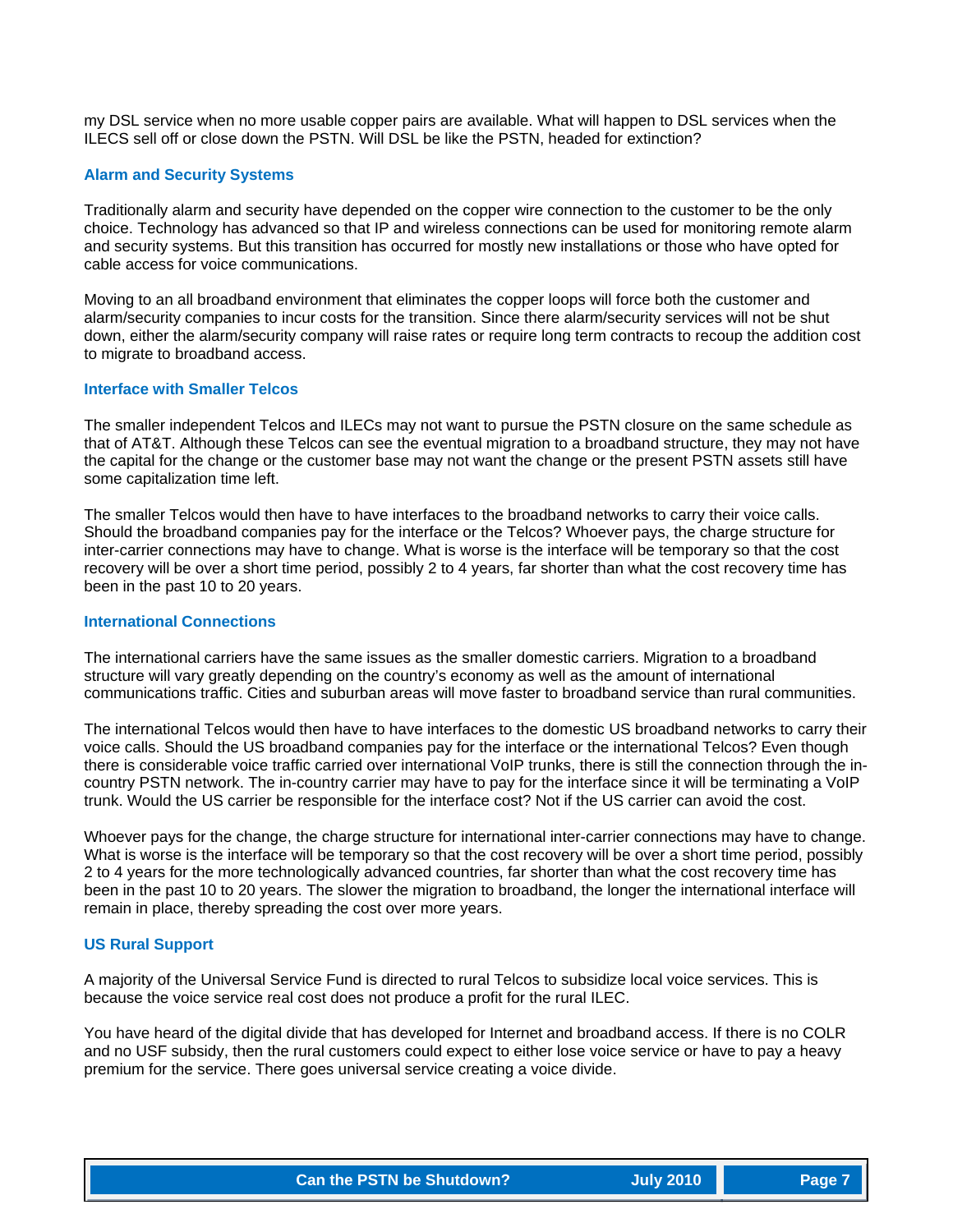Individual small rural carriers can put pressure on the federal and state governments through the associations. However, there does no appear to be any concerted effort by the associations to be proactive yet about the AT&T comments to the FCC. The small ILECs will have to make a coordinated effort to deal with the closure of the PSTN and the elimination of the COLR policies.

#### **Cost to Consumers**

What if there is no COLR for wireless of broadband? Then the residential customer will be forced to migrate to wireless or broadband services. The wireless carriers say there is competition among themselves. But look at the long term contracts and doubled termination fees that are part of the US market. Also consider that the U.S. does not allow a universal cell phone in the US as is available in Europe. Unless the FCC changes some of the wireless carrier practices and really opens up competition, the residential customer will be at the mercy of the carrier. Voice service will be available where the carrier chooses.

When you look at the PSTN, the phone was an open platform, there are not any roaming charges, rates are low and termination charges were virtually non-existent. My conclusion for the residential user is that they will be provided the voice service with considerable limitations in their flexibility.

Many of the VoIP services are treated like Internet access. To get the better rates, the customer can be locked into 2 year contracts with termination penalties. The customer service from cable carriers offering voice services is a poorer than from my ILEC. I do not anticipate that the wireless and broadband worlds will be as universal, flexible and affordable as the PSTN.

#### **Cost to Enterprises**

The loss of the COLR policies will affect small businesses more than the larger enterprises. It will also affect the branch offices of the larger enterprise. The national and regional sites of the large enterprise will most likely not be adversely affected by the closure of the PSTN and the loss of a COLR. However the enterprise's customers may be affected. I anticipate there will some large enterprises that depend on the PSTN will lobby for a low impact transition to broadband and wireless voice services so that they will not be penalized by the migration.

#### **Probable Consequences**

When the FCC and the states decide to schedule the closure of the PSTN, AT&T and the other COLRs can divert more investment to the broadband services. If the COLR policies and regulations are terminated (what I think is the real goal of AT&T), AT&T and the other ILECs can shut down services anywhere they choose. They could also reduce the maintenance of the PSTN components so that POTS deteriorates so badly that the customers will be forced to move to broadband or wireless access to regain quality voice service.

There will be battle over the termination of COLR policies. Each state may take different approach. AT&T may want the federal government to impose a unified approach for all states, something that I think may be impossible to achieve. There will be many valid arguments to impose COLR on wireless and broadband carriers. Additionally, the USF will have to be recreated to cover the unserved areas if the COLR policies stay in force. This could take many years for the congress, FCC and PUCs to act and implement new policies.

Is wireless service the PSTN replacement? There are several concerns:

- What carrier in today' economic environment wants to accept the responsibilities and expenses for providing universal service in their territory.
- The COLR policies would have to change state by state and the FCC would have to publish COLR policies for the wireless networks. This will be strongly resisted. Success for changed COLR policies would be fragmented at best.
- The USF would have to be redesigned to collect funds to support the non-profitable areas served by the wireless COLR.
- The cost of wireless service would go up to fund the USF. I am sure someone will say that this will hurt the consumer and business and affect jobs. Therefore there will be grass roots movements (probably funded by special interest groups) to block the USF changes.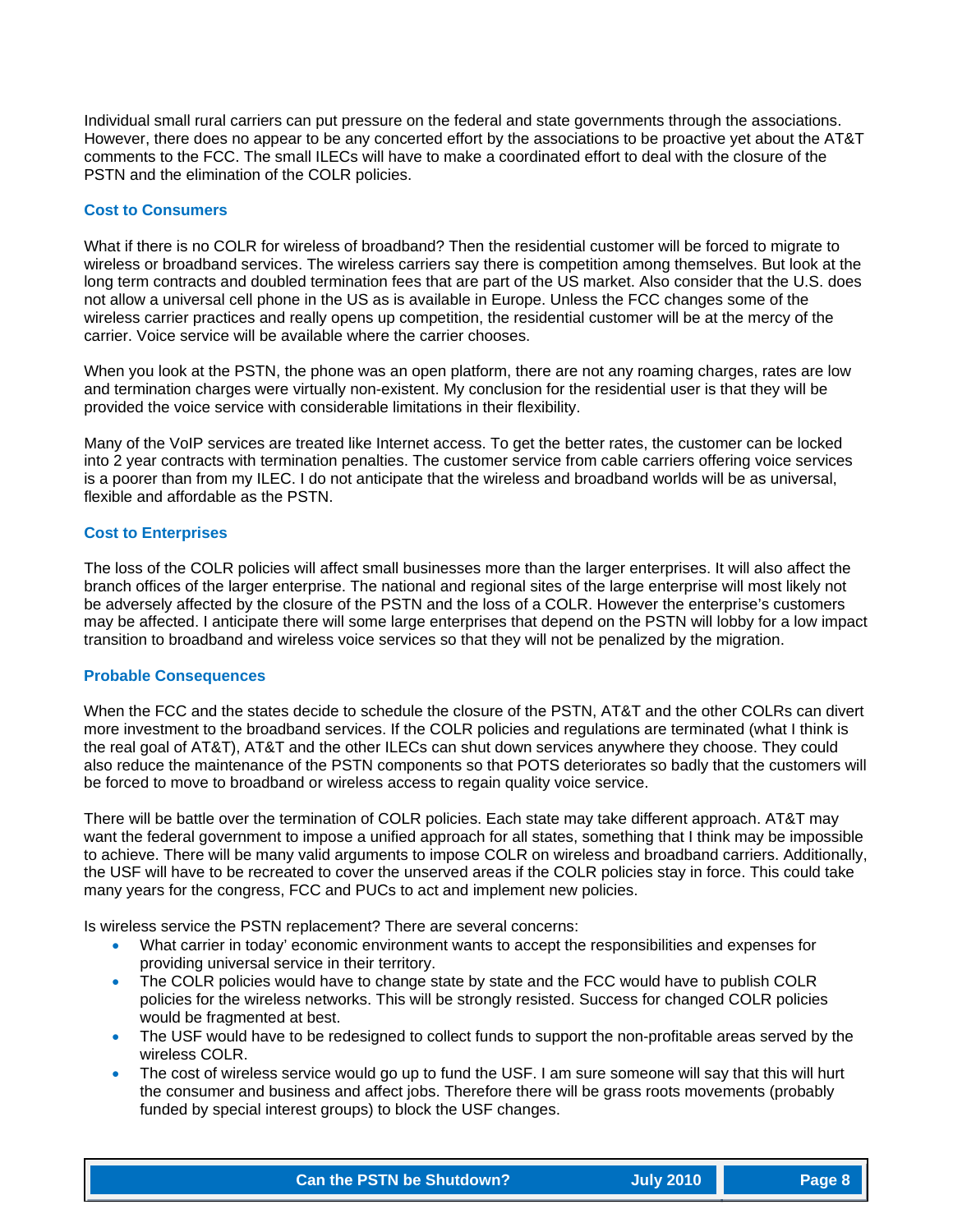- The wireless carriers already have strong lobby organizations that have effectively blocked the opening of the wireless network competition. With the latest decision by the Supreme Court, opening the funding of political contributions for adverting and publications to any organization, I expect that those up for election will have a litmus test for their vote on these issues.
- The wireless COLR would be forced to improve their backup power arrangements.
- If a wireless network is the PSTN replacement, then I would expect that there would have to be a national code for E911 location information instead of the fragmented E911 rules that exist state by state today.

The same concerns would apply if broadband service providers became the COLR.

The migration will however take many years, possibly a decade or more to accomplish. During the transition away from the PSTN, there will still be many islands of PSTN components that need to be operated and maintained. I expect there will be many problems that will tax the ILECs and cause financial distress. The vendors that supply the hardware and software that now operate the PSTN will also want to terminate the legacy PSTN products since they will see a disappearing market. Legacy replacement parts will become harder to locate. There may be some firms that enter the market as third parties to support PSTN products. An example is the third party maintenance organizations that are already extending support for Nortel products as Avaya absorbs Nortel thereby extending the Nortel product's life.

A variation of this article was posted at www.nojitter.com.

# **About the Author**

**[Gary Audin](mailto:delphi-inc@att.net?subject=Feedback%20on%20Can%20the%20PSTN%20be%20Shutdown%20article)** has more than 40 years of computer, communications and security experience. He has planned, designed, specified, implemented and operated data, LAN and telephone networks. These have included local area, national and international networks as well as VoIP/IPT, UC and IP convergent networks in the U.S., Canada, Europe, Australia, Caribbean and Asia. He has advised domestic and international venture capital and investment bankers in communications, VoIP, and microprocessor technologies.